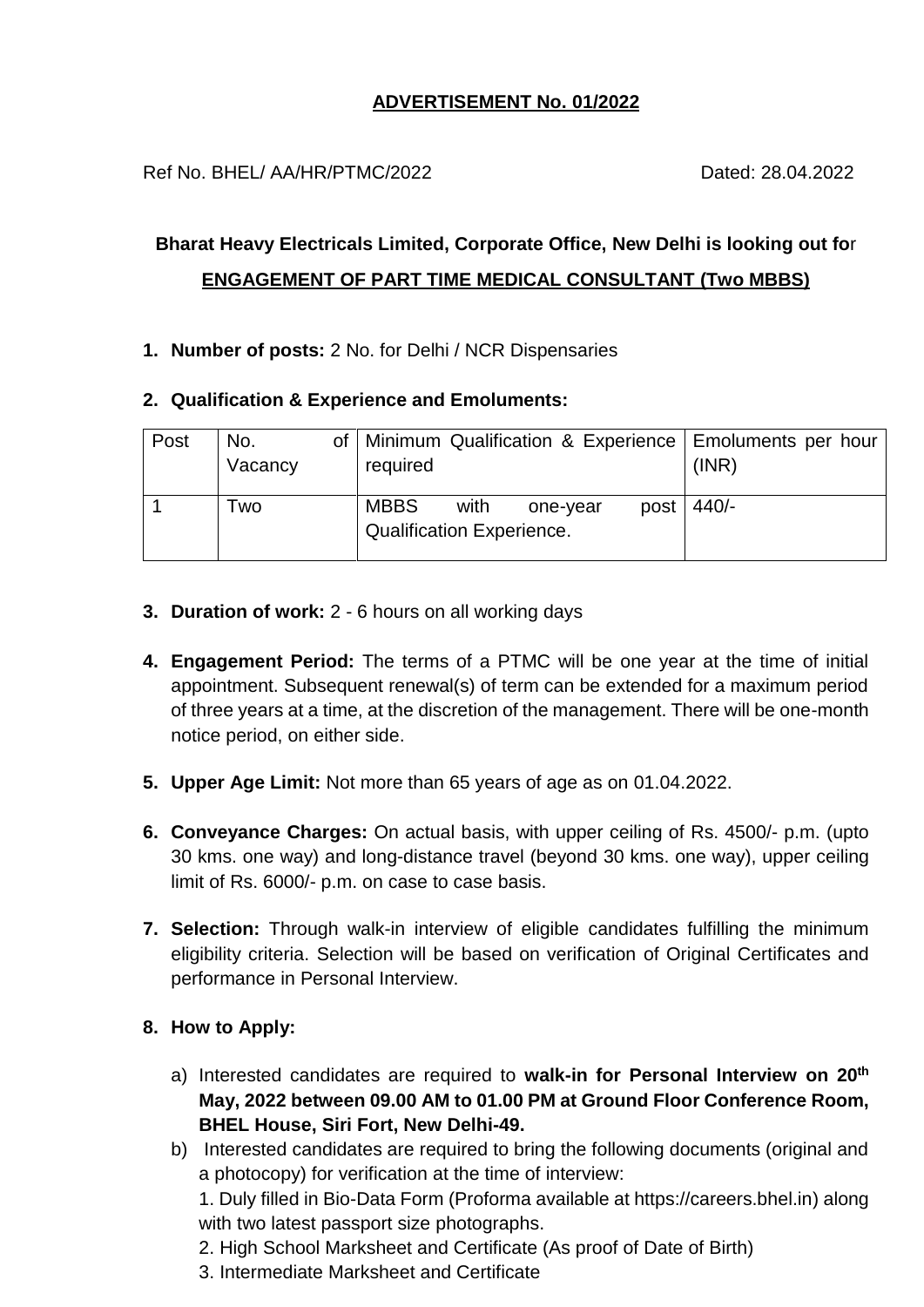4. MBBS all Semester Marksheets, Internship Certificate & Degree Certificate

5. Valid Registration Certificate issued by the Medical Council of India or by a State Medical Council

7. Proof of MBBS degree being recognized by MCI.

8. Proof of Experience (experience certificate preferably on letter head of the organisation(s).

# **9. General Instructions:**

- a) Medical professionals retired from the Company/ Central Govt. Organizations and other CPSEs will be given preference.
- b) No TA/ DA would be paid to candidates for appearing for the interview.
- c) The candidates should ensure while appearing for walk-in interview that they fulfil the essential eligibility criteria and other requirements prescribed for the above posts and that the particulars furnished by them are correct in all respects. In case, it is detected at any stage of recruitment process that the candidates do not fulfil the essential eligibility criteria and /or does not comply with other requirements and /or he/she has furnished any incorrect / false information or has suppressed any relevant information / material fact(s), his / her candidature is liable to be rejected. If any of the above shortcomings is/are detected, even after appointment, his/her services are liable for suitable action including termination and prosecution.
- d) The Management reserves the right to Revise / Reschedule / Cancel / Suspend the recruitment process, if the need so arises, without assigning any further notice or reason thereof. The decision of the management shall be final and no appeal shall be entertained. The Company reserves the right to reject any application without assigning any reason whatsoever.
- e) Any legal proceedings in respect of any matter of claim or dispute arising out of this advertisement and /or an application in response thereto can be instituted only in Delhi and Courts/Tribunals/Forums (Jurisdiction Courts) at Delhi only shall have sole and exclusive jurisdiction to try any such cause / dispute.
- f) Management reserves the right to disqualify any candidate who is unable to produce relevant documents in proof of qualification and experience. No correspondence in this regard shall be entertained.
- g) Candidates are advised to possess a valid e-mail ID. They are also advised to keep this e-mail ID active for a period of minimum one year, as any important intimation to them shall be provided by BHEL through e-mail.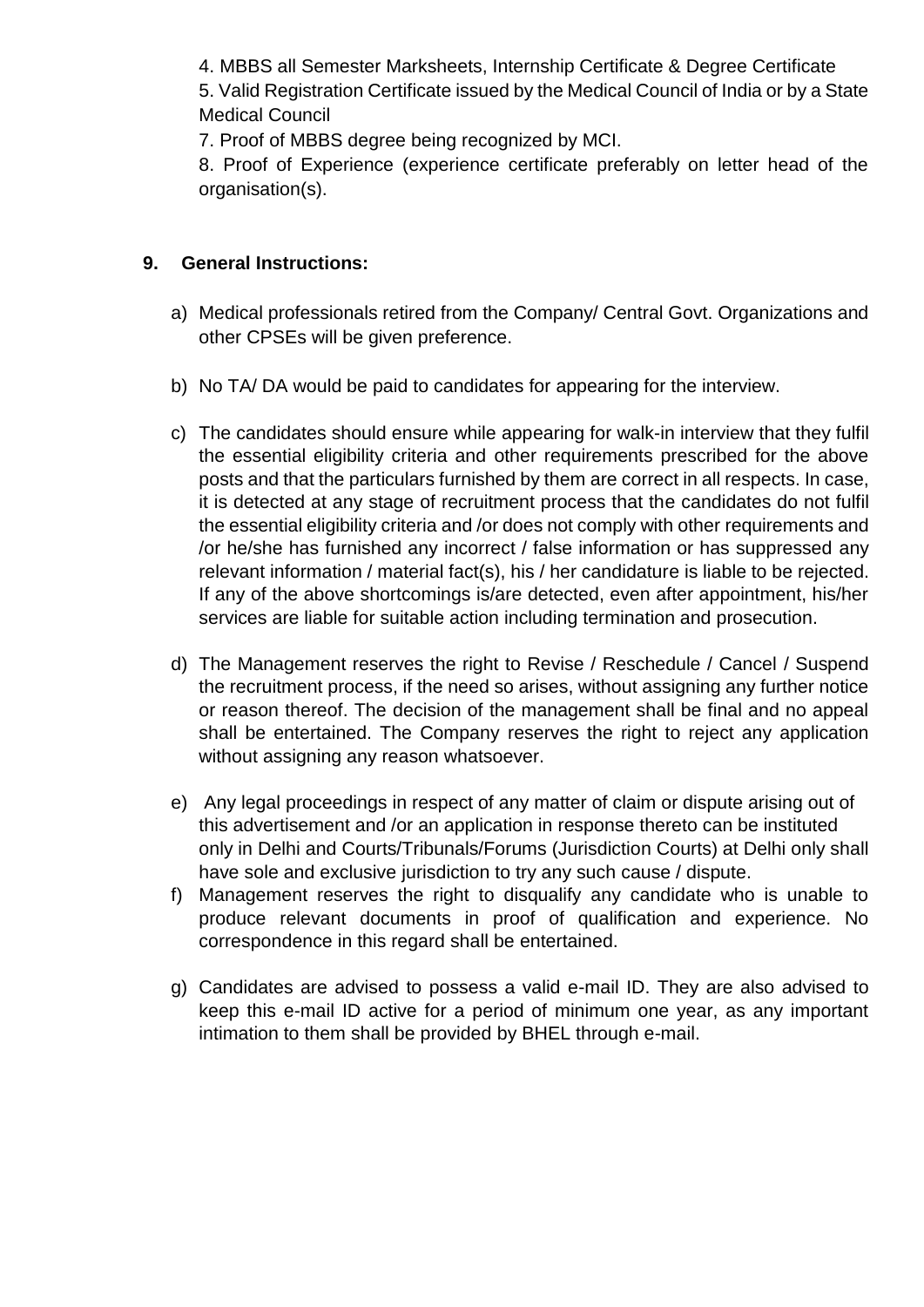## **BHARAT HEAVY ELECTRICALS LIMITED**

#### **CORPORATE OFFICE, SIRI FORT,**

## **NEW DELHI 110049**

**Please affix passport size photograph** 

┑

#### BIO DATA FORM

(To be filled by the Candidate)

## **FOR ENGAGEMENT OF PART -TIME MEDICAL CONSULTANT**

**Name of the Post applied for self-attested**

#### 1. NAME (CAPITAL LETTERS AS PER HIGH SCHOOL CERTIFICATE)

 $\Gamma$ 

| 2. FATHER'S<br><b>NAME</b>           |                                          |  |  |  |
|--------------------------------------|------------------------------------------|--|--|--|
| 3. DATE OF BIRTH (DD/MM/YYYY)        |                                          |  |  |  |
|                                      | 4. AGE (IN YEARS & MONTHS ON 01.04.2022) |  |  |  |
| 5. NATIONALITY                       |                                          |  |  |  |
| <b>6. ADDRESS FOR CORRESPONDENCE</b> |                                          |  |  |  |

## 7. EDUCATIONAL QUALIFICATION (Please enclose copy of degrees)

| QUALIFICATION | COLLEGE/<br><b>UNIVERSITY</b> | FULL TIME/<br>PART TIME | <b>PERIOD</b><br>(FROM-TO) | YEAR OF<br>PASSING | MAXIMUM<br><b>MARKS</b> | <b>MARKS</b><br><b>OBTAINED</b> |
|---------------|-------------------------------|-------------------------|----------------------------|--------------------|-------------------------|---------------------------------|
| <b>MBBS</b>   |                               |                         |                            |                    |                         |                                 |
| Others        |                               |                         |                            |                    |                         |                                 |